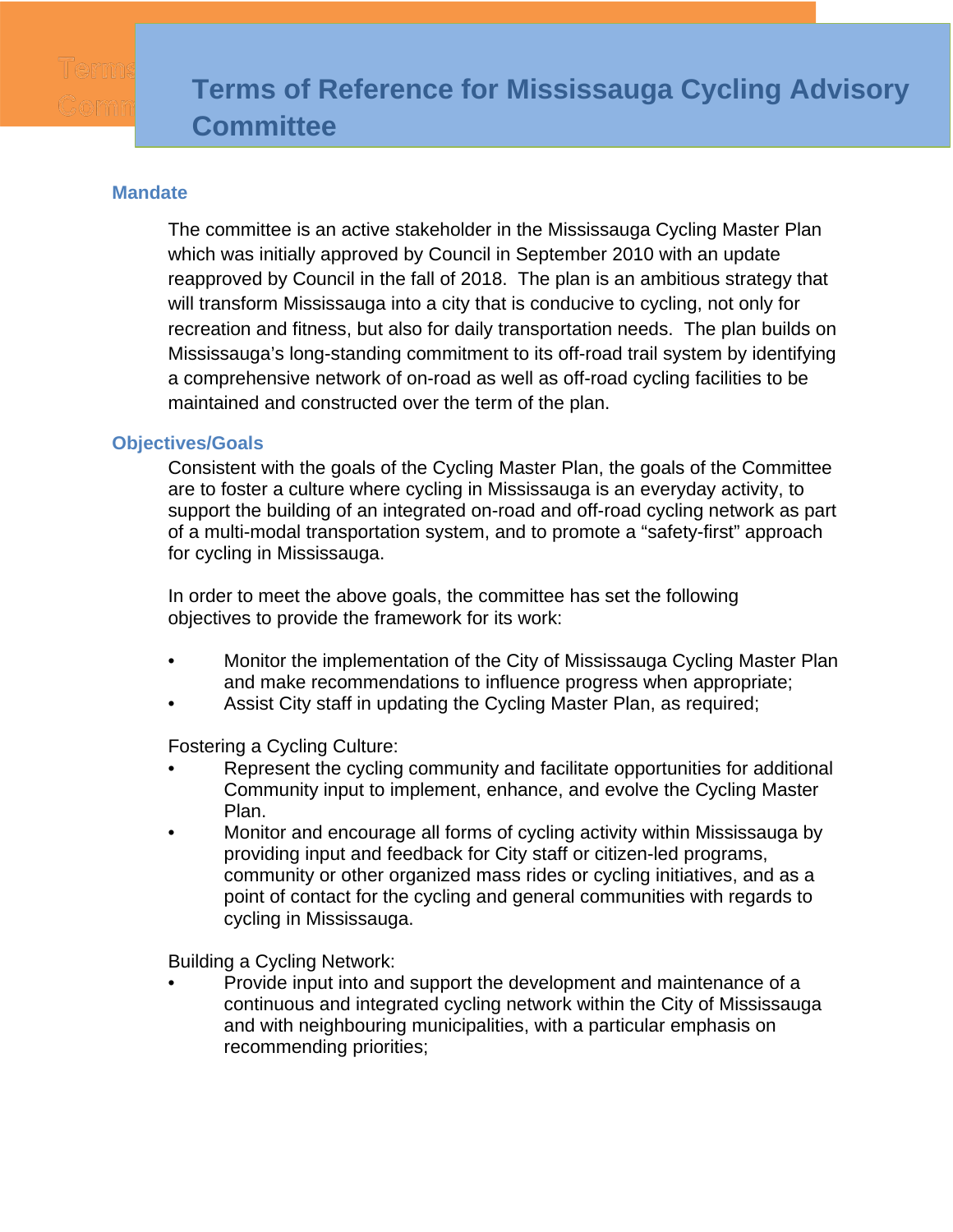Adopting a "Safety-First" Approach:

- Provide input to City staff and Council on and support the planning and delivery of programs and infrastructure to promote safe cycling; and
- Review legislation and policies that relate to cycling and advocate to City Council and other legislative bodies for cycling-supportive legislation and policies.

# **Work Plan**

All Advisory Committees shall prepare annual Work Plans which they will send to their parent standing committee, then to Council at the beginning of the new year, as well as a progress update at the end of the year. Committee members shall work collaboratively with City staff devise these Work Plans to ensure that the workload is manageable and appropriately shared between the two parties. Work plans will need to be carefully crafted in order to meet the Committee's mandate and objectives, as well as the City's Strategic Plan, Master Plans, and budgetary capacity.

The work plan shall speak directly to the specific goals the committee aims to accomplish.

The work plan for each Advisory Committee attempts to use the City's Strategic Plan Pillars, action items, master plans, or legislation as sub-headings to organize the committee's focus and nature of work.

The Committee shall present its accomplishments as they relate to the work plan, to Council annually.

## **Definitions**

Definitions are provided for the purpose of clarity and only where necessary.

That definitions provided are referenced to the appropriate source/legislation.

## **Procedures and Frequency of Meetings**

All Committees are subject to Council Procedure By-law, which outlines the procedures for Council and Committee meetings. <https://www.mississauga.ca/publication/council-procedure-by-law/>

The Mississauga Cycling Advisory Committee will meet approximately 12 times per year, usually on the second Tuesday of every month, or as determined by the Committee at the call of the Chair."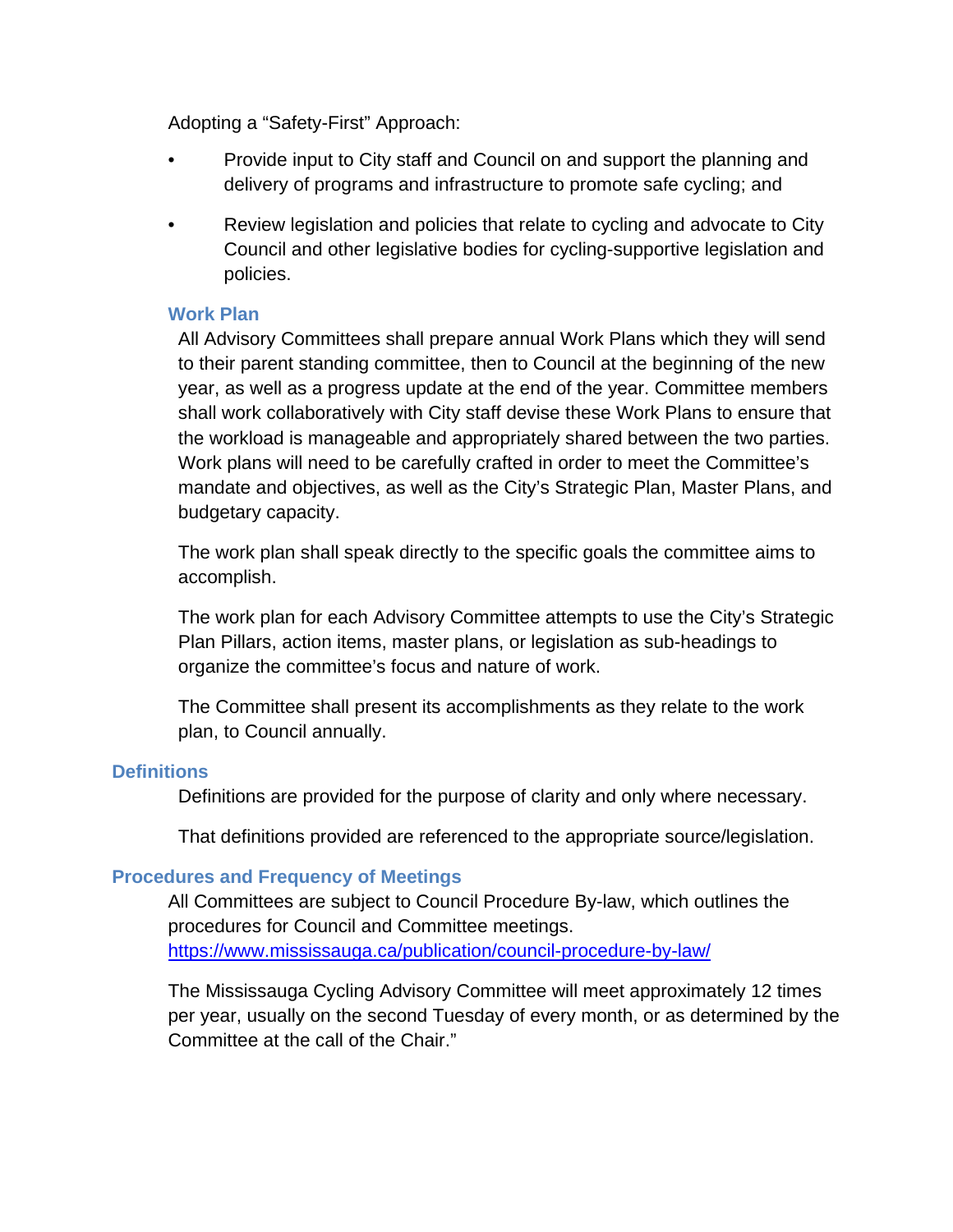### **Membership**

All members are subject to the Code of Conduct and Complaint Protocol for Local Boards.<br>http://www7.mississauga.ca/documents/CityHall/pdf/2014/Local\_Boards\_Code\_of\_Conduct.pdf.

and Corporate Policy 02-01-01: Citizen Appointments to Committees, Boards and Authorities. <http://inside.mississauga.ca/Policies/Documents/02-01-01.pdf>

The MCAC shall consist of Voting Members and Volunteer Members. Their roles are outlined below:

### *Voting Members*

There will be a total of 12 voting members appointed by Council, with a minimum of 3 members from each of the three quadrants of the City. The areas are established using the following quadrants; North West, North East and South (see attached). There shall also be representation(s) from City Council on the Committee. The Councillor(s) will also be a Voting Member(s), but will not necessarily be required for quorum. Quorum will consist of a majority of the members.

### *Volunteer Members*

Provision will also be made for Volunteer members. These volunteers are nonvoting members of MCAC. They can participate in the meetings of MCAC and sit on all sub-committees. A person wishing to be a Volunteer Member should indicate their interest to the Committee Coordinator who will maintain a registrar of such members.

#### *Staff Support Members and Agency Representatives*

Staff support members and agency representatives will function as non-voting members of the committee.

The Committee Coordinator (Office of the City Clerk) will prepare the committee's notices, agendas, minutes and correspondence. The committee will also be supported by staff from the Active Transportation Office (Transportation and Works Department) and by staff from the City Departments, as warranted. They include, but are not limited to the following:

- Transportation & Works Department: Traffic Operations
- Community Services Department: Parks; Sports
- Planning & Building Department: Policy Planning
- Corporate Services Department: Communications

Agency representatives may be involved in the development or implementation of cycling initiatives. Representatives from these agencies will be requested to attend as warranted. Such agencies include, but are not limited to the following:

- Region of Peel: Public Works Department
- Peel Regional Police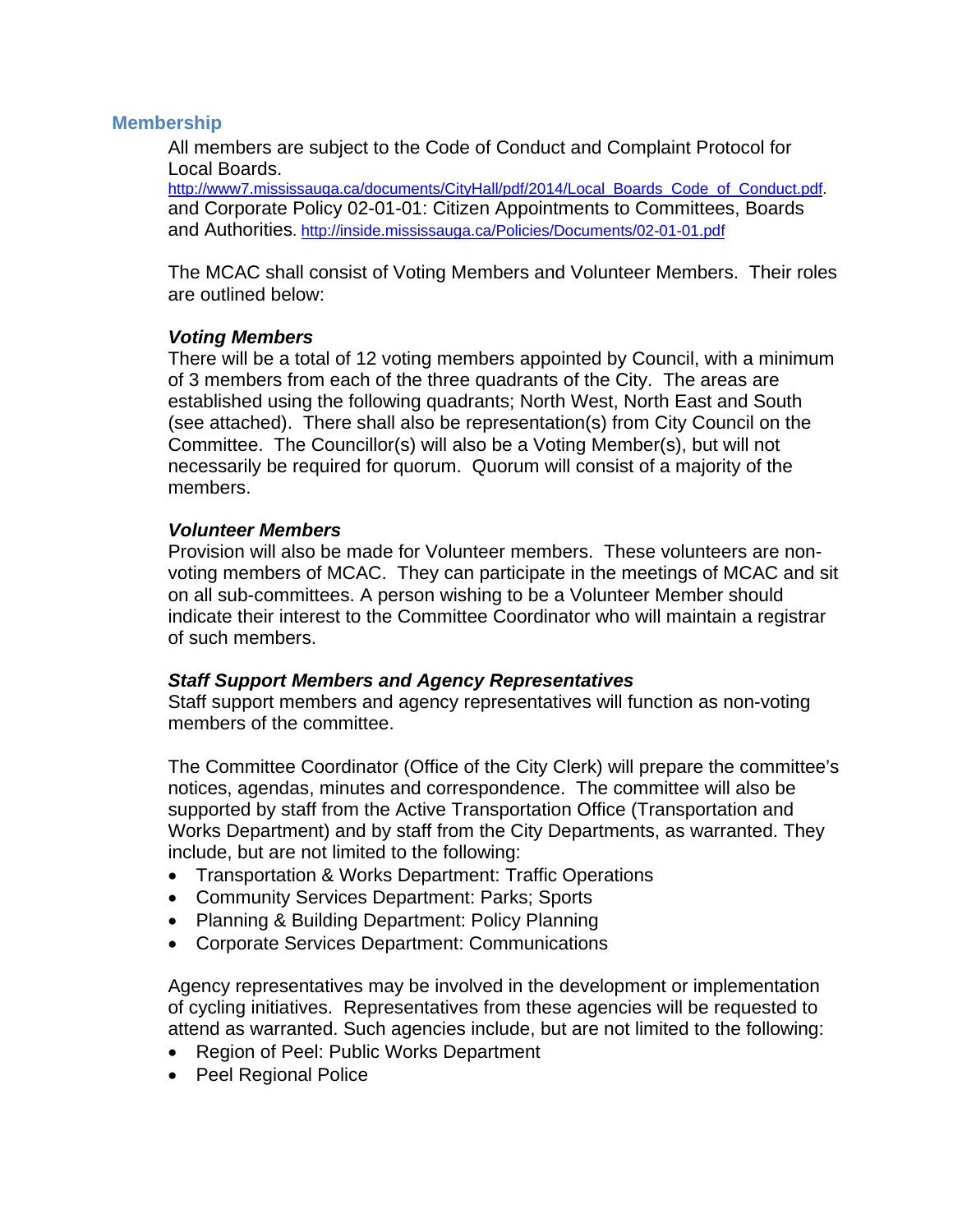## **Role of Chair**

The role of the Chair is to:

- 1. Preside at the meetings of Mississauga Cycling Advisory Committee using City of Mississauga's Procedure By-law, and keep discussion on topic.
- 2. Provide leadership to Mississauga Cycling Advisory Committee to encourage that its activities remain focused on its mandate as an Advisory Committee of Council.
- 3. Review agenda items with the Committee Coordinator and (appropriate) Office in the City.
- 4. Recognize each Member's contribution to the Committee's work.
- 5. Serve as an *ex-officio* member of subcommittees and attend subcommittee meetings when necessary.
- 6. Liaise with the Manager of (Office in the City that handles the Committee's subject matter) on a regular basis.

## **Role of Committee Members**

The role of Committee Members is to:

- 1. Ensure that the mandate of Mississauga Cycling Advisory Committee is being fulfilled.
- 2. Provide the Chair with solid, factual information regarding agenda items.
- 3. When required, advise Council on matters relating to (the matters that the committee deals with).
- 4. Actively participate in the promotion of the Committee's signature events/Site inspections/etc. (whatever they may be).
- 5. Notify the Committee Coordinator if they are unable to attend Mississauga Cycling Advisory Committee meetings to ensure that quorum will be available for all meetings.

## **Quorum**

- 1. Quorum of the Mississauga Cycling Advisory Committee shall be reached with the presence of a majority of the appointed and elected members, at a time no later than thirty (30) minutes past the time for which the beginning of the meeting was scheduled and so noted on the agenda or notice of the meeting.
- 2. The issuance of an Agenda for a meeting of this Committee will be considered as notice of that meeting.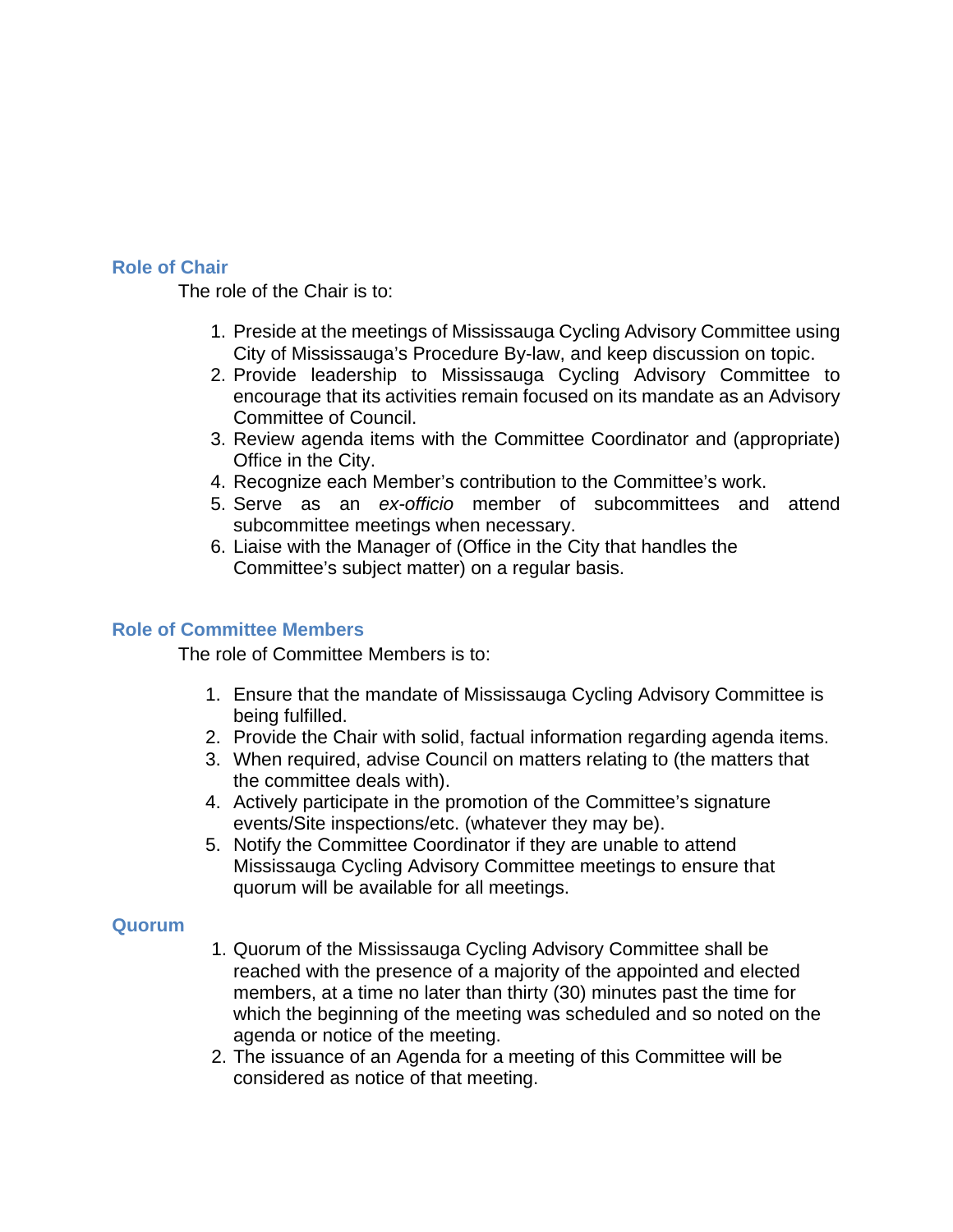3. The presence of one (1) of the appointed Council members shall not be required to establish quorum.

# **Subcommittees**

That, as per the Procedure By-law, a Committee of Council may establish a subcommittee which shall consist of members of the parent Committee, as may be determined by such parent Committee and any other member approved by Council.

- Sub-committees will be formed to deal with specific issues, and will make recommendations to the parent Committee. Once the specific issue is dealt with the subcommittee shall cease.
- All appointed members of the subcommittee have the right to vote.
- The Chair of the subcommittee will be appointed at the first meeting of the subcommittee.

Mississauga Cycling Advisory Subcommittees are as follows;

- Network and Technical Subcommittee
- Communications and Promotions Subcommittee

Terms of Reference: Network and Technical Subcommittee

- All subcommittee activities will be consistent with and support the attainment of MCAC's goals
- On an ongoing basis, the Subcommittee will undertake activities to review and monitor the safety and performance of the installed cycling network and will provide feedback to MCAC and City staff concerning any recommended remedial actions.
- Coordinating with City staff, the Subcommittee will provide safety and technical performance input for proposed new cycling structures and upon completion will review finished structures for safety, utility and deficiencies.

Terms of Reference: Communications and Promotions Subcommittee

- All Subcommittee activities will be consistent with and support the attainment of MCAC's goals
- On an ongoing basis, the Subcommittee will undertake activities to review and monitor cycling related communications and promotions undertaken by City Staff or MCAC and will provide feedback to MCAC and City staff concerning any recommended actions